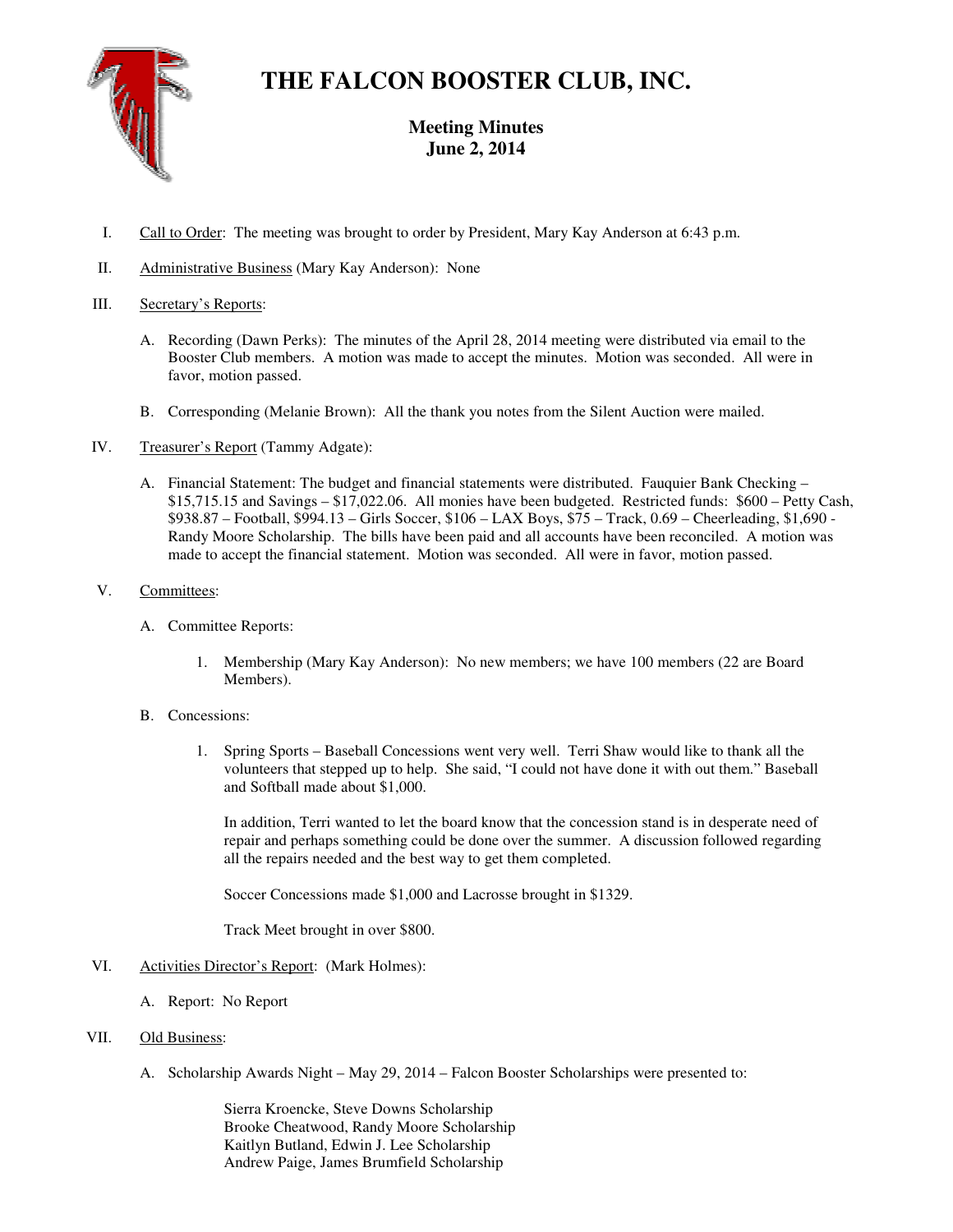Kaleb Scott, Bernice & Flash Pearson Scholarship Josephine Adgate, Robert Downs Scholarship Allison Cherundolo, Ben & Mary Golightly Scholarship Scott Gilb, Dick & Carolyn Bowen Scholarship

B. Spirit Items – Mary Kay and Steve initiated a discussion about the selling of spirit items and the agreement that was reached between the administration and the band boosters. We were given a list of the items that we are allowed to sell and asked to provide a list of the items we had that were not on our approved list. Sharion has the itemized list. Board members are baffled by the fact that the band supports only 46 students when we support hundreds and why any Booster Club would be told they cannot sell school spirit items. Discussion with administration will continue.

#### VIII. New Business:

- A. Spring Sports Awards Night June 3, 2014 at 6:00 p.m. An outside cookout is planned and they are calling for storms. Karen Moore suggested we come up with a plan for cooking and feeding 400 athletes if it does storm. Volunteers are still needed for this event. Please come out and help if you can.
- B. Falcon Field Clean-up Day Saturday, August 2, 2014 at 8:00 a.m. Kathy Zimmer will coordinate. Please let her know if you can help out.
- C. Election of Officers/BOD for 2014 -2015

Mary Kay stated that she sent an e-mail to Tina Strawn regarding dues and missed meetings. Mary Kay told her that she would no longer be able to serve on the board. Tina told her that was fine and that she still wanted to help.

Mary Kay reread the list of nominees:

Karen Moore – President Candy Glascock – Vice-President Tammy Adgate – Treasurer Dawn Perks – Recording Secretary Melanie Brown – Corresponding Secretary Mary Kay Anderson – Past President Tammy Martin Cathy Beaulieu Sherri Railey Steve Browning Sharion Rigney Amy Canard Terri Shaw Sarah Cheatwood Kim Steves Tom Gallagher Laura Symanski Penny Grimes Cathy Zimmer Martha Janoskie

Additional nominations were asked for and there were none. A motion was made to accept the nominees listed. Motion was seconded. All were in favor, motion passed.

- D. Committee Assignment Sign-up Lists for 2014-2015 were distributed (see attached).
- E. Other Karen Moore would like us to think about some new fundraisers. Chic-fil-A – Booster Club Night – Get the athletes to participate –  $20\%$ Blue Ridge Orthopedic will donate parking lot for a car wash Chipotle Night – 50% Carousel Billy's BBQ – 20%

Mary Kay thanked everyone for all they have done to help her as Falcon Booster President!

- IX. Next Meeting: The next meeting will be held on **Monday, August 25, 2014** at 6:30 in the FHS Library. **All are welcome.**
- X. Adjournment: The meeting adjourned at 8:25 p.m.